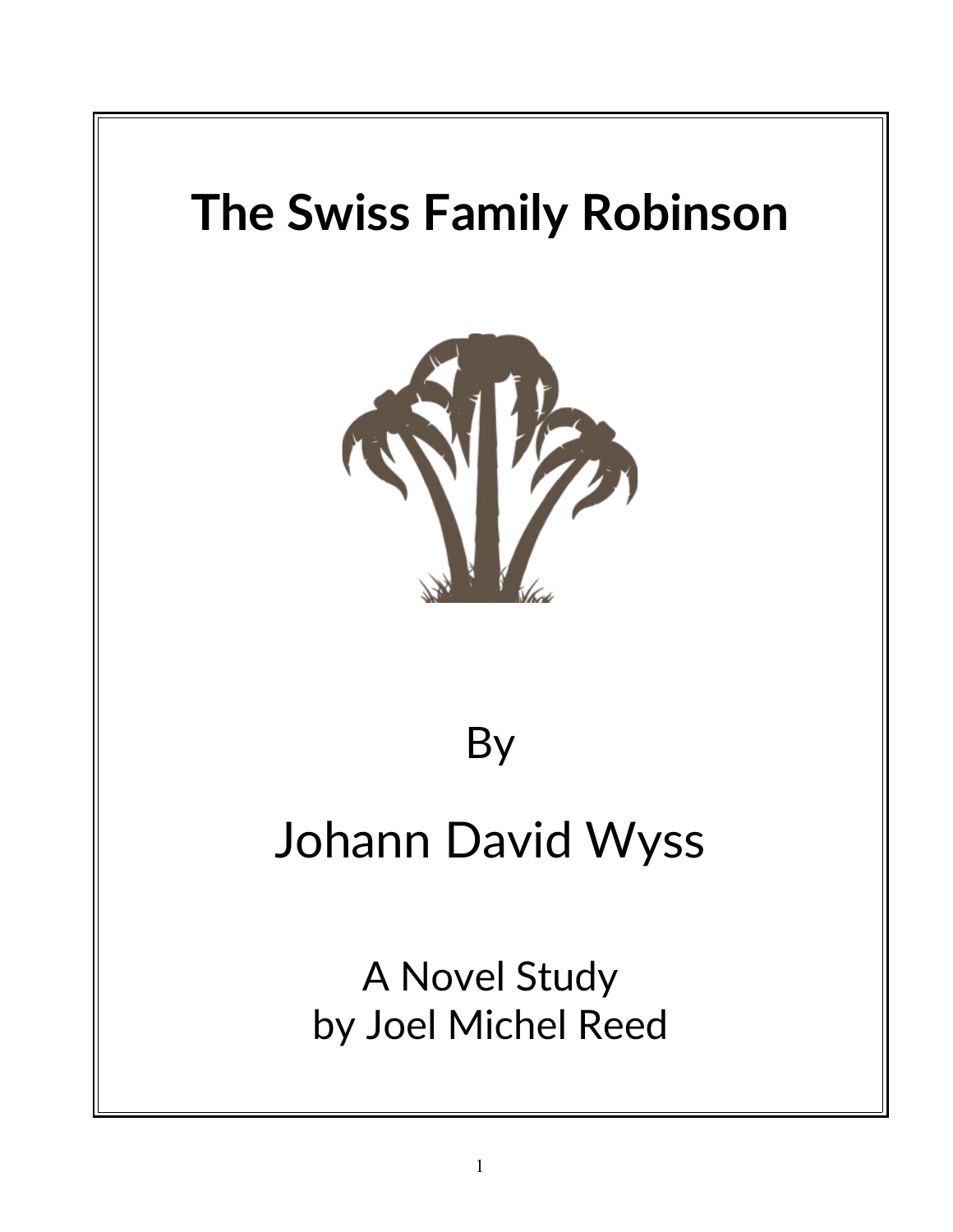*By Johann David Wyss*



**Table of Contents**

| <b>Suggestions and Expectations</b> | 3  |
|-------------------------------------|----|
|                                     |    |
| List of Skills                      | 4  |
|                                     |    |
| Synopsis / Author Biography         | 5  |
|                                     |    |
| <b>Student Checklist</b>            | 6  |
|                                     |    |
| Reproducible Student Booklet        |    |
|                                     |    |
| Answer Key                          | 64 |

**About the author:** Joel Reed has over 70 published novel studies and is the author of four  $|$ novels. For information on his work and literature, please visit  $\overline{\text{www.reednovelstudies.com}}$ 

> Copyright © 2013 Joel Reed Revisions Completed in 2022 All rights reserved by author. Permission to copy for single classroom use only. Electronic distribution limited to single classroom use only. Not for public display.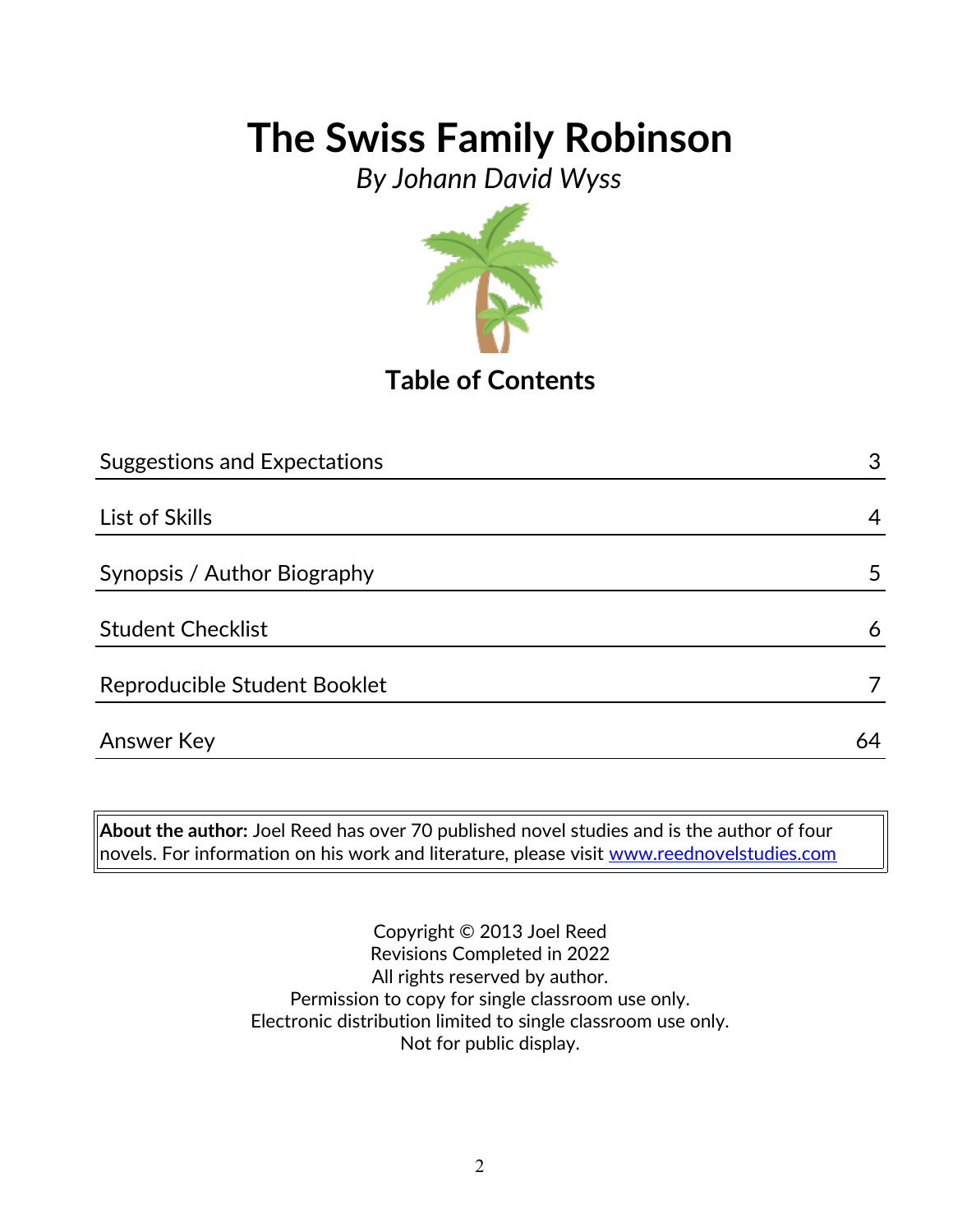*By Johann David Wyss*

### **Suggestions and Expectations**

*This novel study is based on the complete and unabridged version of The Swiss Family Robinson printed by Puffin Classics, which consists of a total of Eighteen Chapters.* 

This curriculum unit can be used in a variety of ways. Each chapter of the novel study focuses on three chapters of *The Swiss Family Robinson* (the unabridged version) and is comprised of five of the following different activities:

- Before You Read
- Vocabulary Building
- Comprehension Questions
- Language Activities
- Extension Activities

#### **Links with the Common Core Standards (U.S.)**

Many of the activities included in this curriculum unit are supported by the Common Core Standards. For instance the *Reading Standards for Literature, Grade 5*, makes reference to

- a) determining the meaning of words and phrases. . . including figurative language;
- b) explaining how a series of chapters fits together to provide the overall structure;
- c) compare and contrast two characters;
- d) determine how characters … respond to challenges;
- e) drawing inferences from the text;
- f) determining a theme of a story . . . **and many others.**

A principal expectation of the unit is that students will develop their skills in reading, writing, listening and oral communication, as well as in reasoning and critical thinking. Students will also be expected to provide clear answers to questions and well-constructed explanations. It is critical as well that students be able to relate events and the feelings of characters to their own lives and experiences and describe their own interpretation of a particular passage.

A strength of the unit is that students can work on the activities at their own pace. Every activity need not be completed by all students. A **portfolio cover** is included (p.7) so that students may organize their work and keep it all in one place. A **Student Checklist** is also included (p.6) so that a record of completed work may be recorded.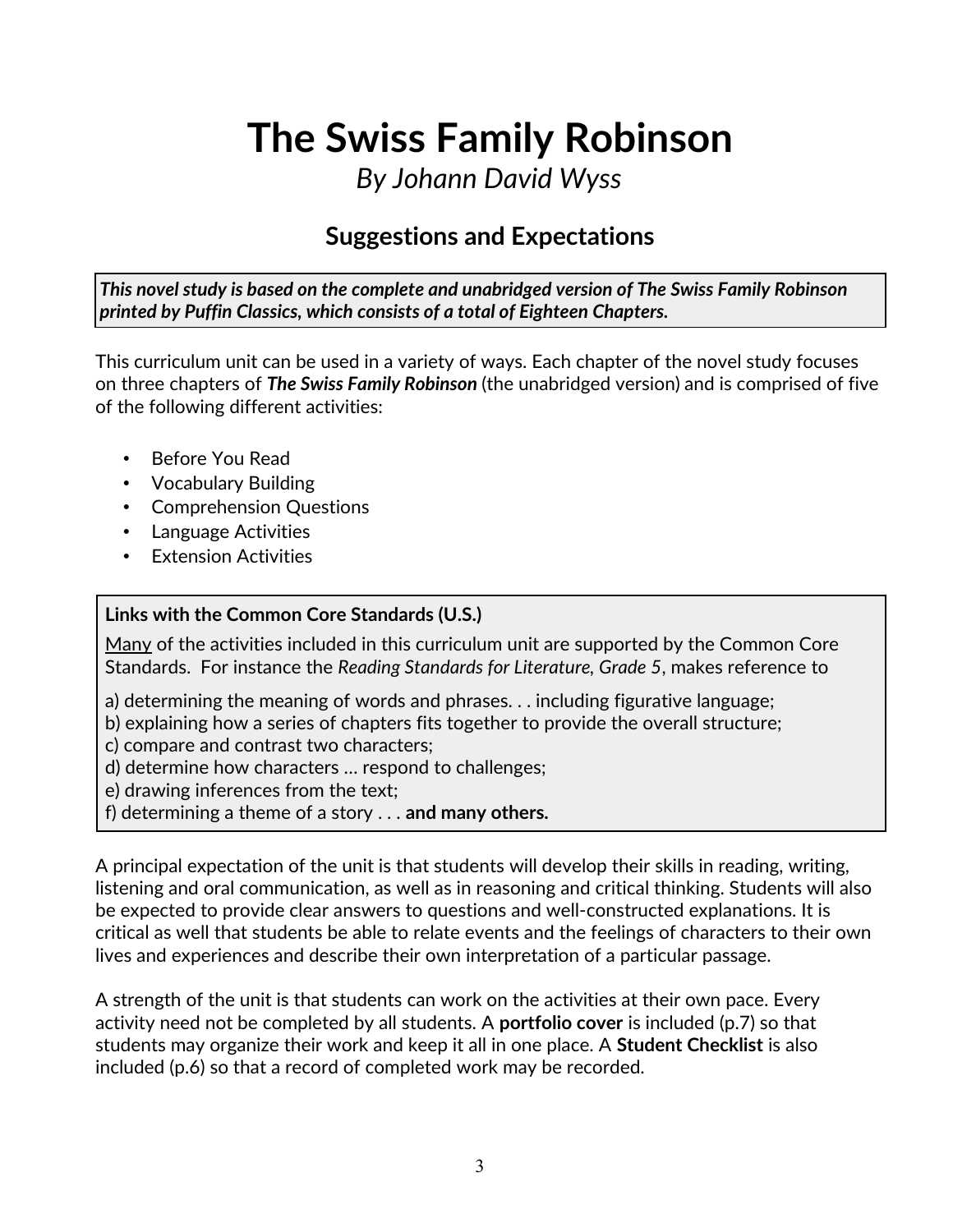*By Johann David Wyss*

### **List of Skills**

#### **Vocabulary Development**

- 1. Locating descriptive words/phrases 8. Use of singular / plural nouns
- 2. Listing synonyms/homonyms 9. Listing compound words
- 3. Identifying/creating *alliteration* 10. Identifying parts of speech
- 
- 
- 
- 7. Identify *personification*

#### **Setting Activities**

1. Summarize the details of a setting

#### **Plot Activities**

- 1. Complete a *time line* of events 4. Identify *cliffhangers*
- 
- 3. Complete Five W's Chart

#### **Character Activities**

#### **Creative and Critical Thinking**

- 
- 2. Write a newspaper story 6. Write a book review
- 
- 4. Conduct an interview 8. Writing poetry.

#### **Art Activities**

- 
- 
- 3. Create an Information Card
- 
- 
- 
- 4. Use of capitals and punctuation 11. Determining alphabetical order
- 5. Identifying syllables 12. Identification of root words
- 6. Identify *anagrams* 13. Identify/create *similes*

- 
- 2. Identify conflict in the story 5. Identify the climax of the novel.
- 1. Determine character traits 2. Relating personal experiences
- 1. Research 5. Write a description of personal feelings
	-
- 3. Participate in a talk show 7. Complete an Observation Sheet
	-
- 1. A Storyboard **1.** A Storyboard **1.** A Storyboard
- 2. Create a collage 5. Create a comic strip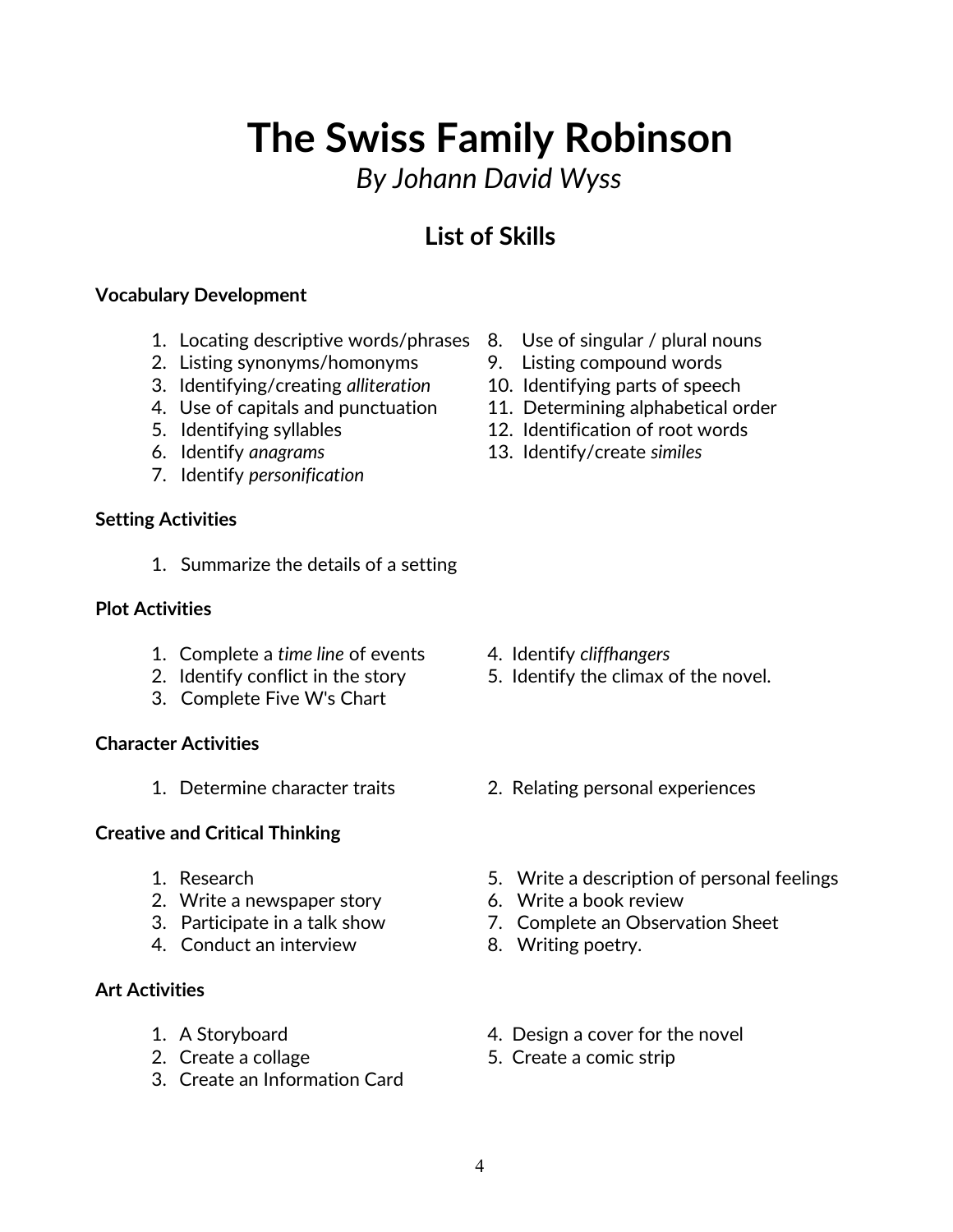*By Johann David Wyss*



The Swiss Family Robinson is a story of the happy discovery of the wonders of natural history by a family shipwrecked on a desert island, who remain united through all the adversities that they encounter.

Inspired by Robinson Crusoe, this joyful narrative by a Swiss pastor remains a classic tale of adventure to be enjoyed by all. (The Publisher)

A complete synopsis and other helpful reviews can be found on the following website: [http://en.wikipedia.org/wiki/The\\_Swiss\\_Family\\_Robinson](http://en.wikipedia.org/wiki/The_Swiss_Family_Robinson) **(Warning: Website contains plot spoilers)**

> **Author Biography** *Johann David Wyss*

 **Johann David Wyss** (May 28, 1743 – January 11, 1818) is best remembered for his book The Swiss Family Robinson. Wyss wanted to write a story from which his own children would learn, as the father in the story taught important lessons to his children. The Swiss Family Robinson was first published in 1812, only 6 years before his death, and was translated into English two years later. It has since become one of the most popular books of all time. The book was edited by his son, Johann Rudolf Wyss, a scholar who wrote the Swiss national anthem. Another son, Johann Emmanuel Wyss, illustrated the book.



Courtesy of Wikipedia. [http://en.wikipedia.org/wiki/Johann\\_David\\_Wyss](http://en.wikipedia.org/wiki/Johann_David_Wyss)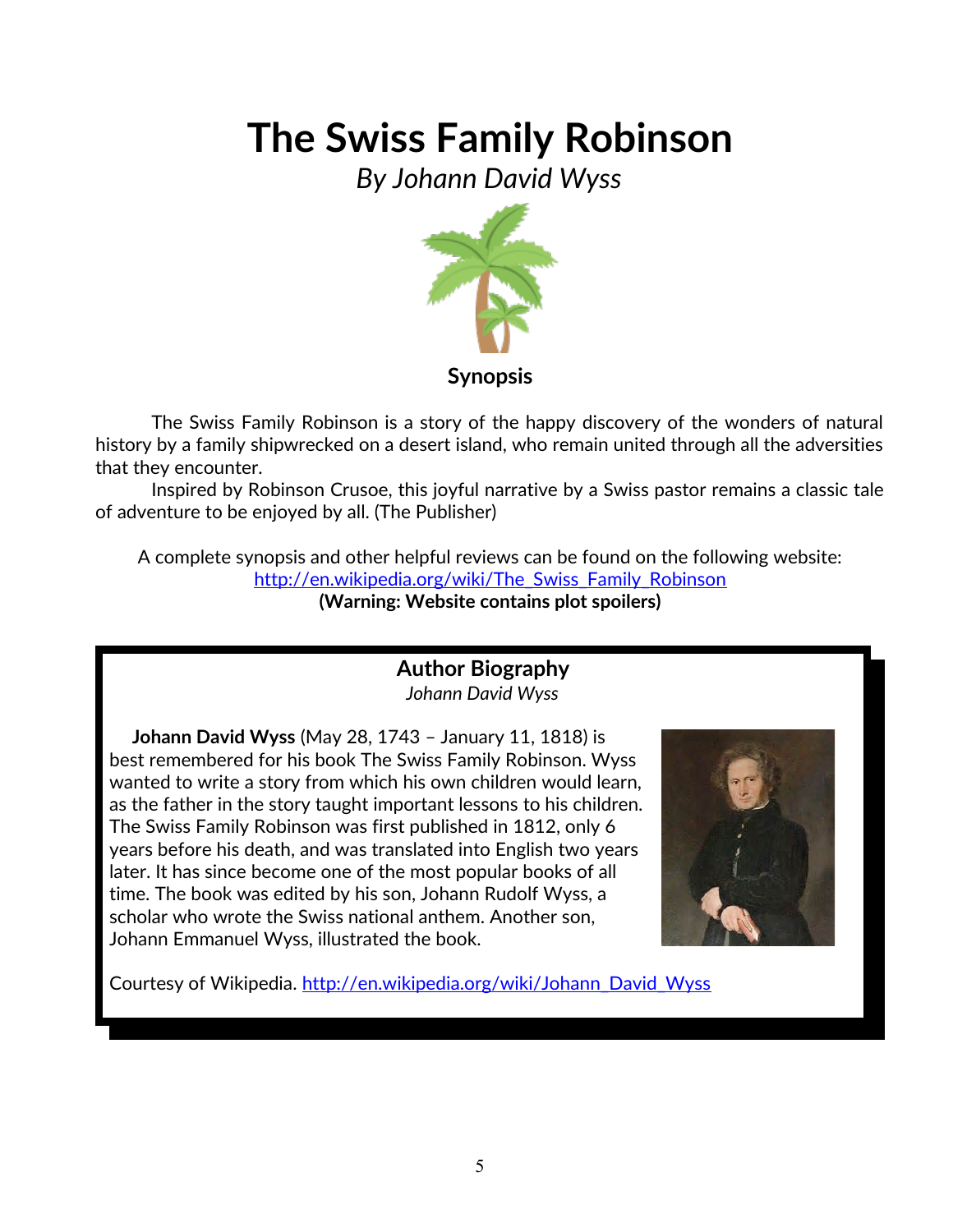*By Johann David Wyss*



**Student Checklist**

Student Name

| Assignment | Grade / Level | Comments |
|------------|---------------|----------|
|            |               |          |
|            |               |          |
|            |               |          |
|            |               |          |
|            |               |          |
|            |               |          |
|            |               |          |
|            |               |          |
|            |               |          |
|            |               |          |
|            |               |          |
|            |               |          |
|            |               |          |
|            |               |          |
|            |               |          |
|            |               |          |
|            |               |          |
|            |               |          |
|            |               |          |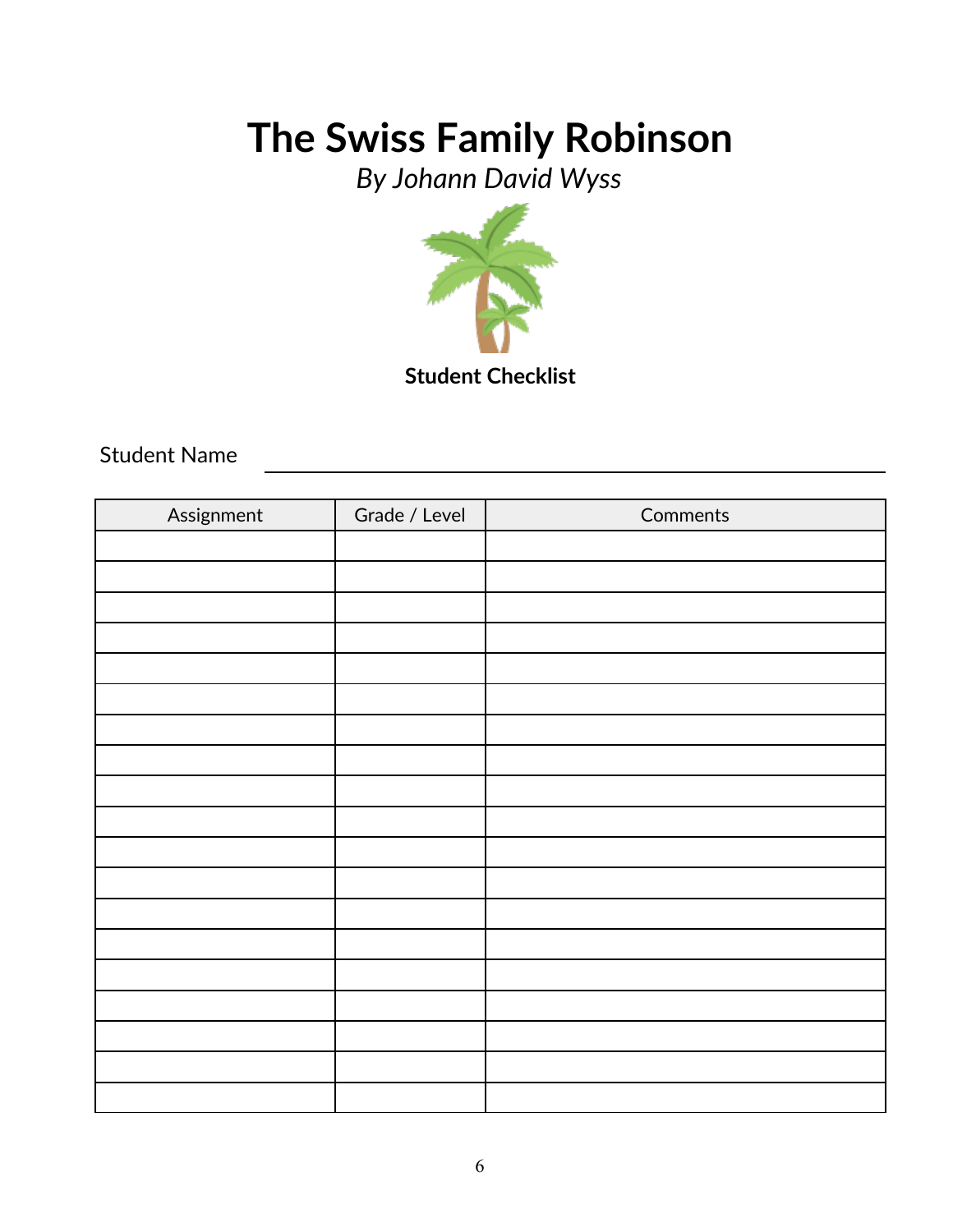

*By Johann David Wyss*

Name: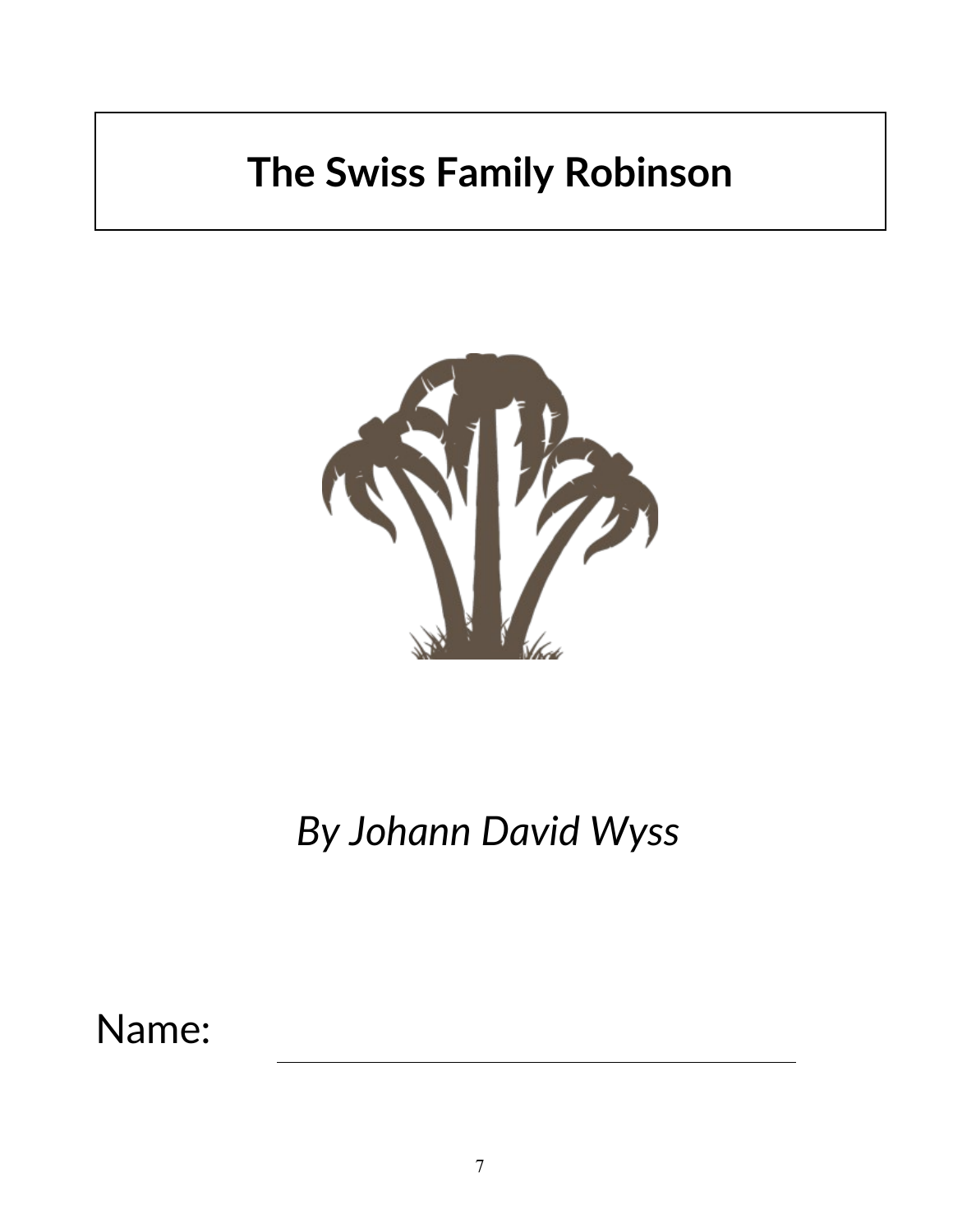*By Johann David Wyss*



### **Before you read the chapter**:

If you were stranded alone on a desert island, what would be your first three priorities and why?



### **Vocabulary:**

Choose a word from the list to complete each sentence.

| soundly<br>prowess     |  | <b>reckless</b> | drawing |
|------------------------|--|-----------------|---------|
| earnestness<br>courage |  | utmost          | wetting |

- 1. Instead of \_\_\_\_\_\_\_\_\_\_\_\_\_\_\_\_ oaths, the seamen now uttered frantic cries to God for mercy, mingled with strange and ludicrous vows, to be performed should deliverance be granted.
- 2. We knelt down together, one after another praying with deep \_\_\_\_\_\_\_\_\_\_\_\_ and emotion.
- 3. "We must find some food, and take a good supper," said she, "it will never do to grow faint by fasting too long. We shall require our \_\_\_\_\_\_\_\_\_\_\_\_\_\_\_\_ strength to-morrow."
- 4. Fritz, as well as his brothers, now slept
- 5. "I shall never," said she, "muster \_\_\_\_\_\_\_\_\_\_\_\_\_\_\_ to get into one of these!"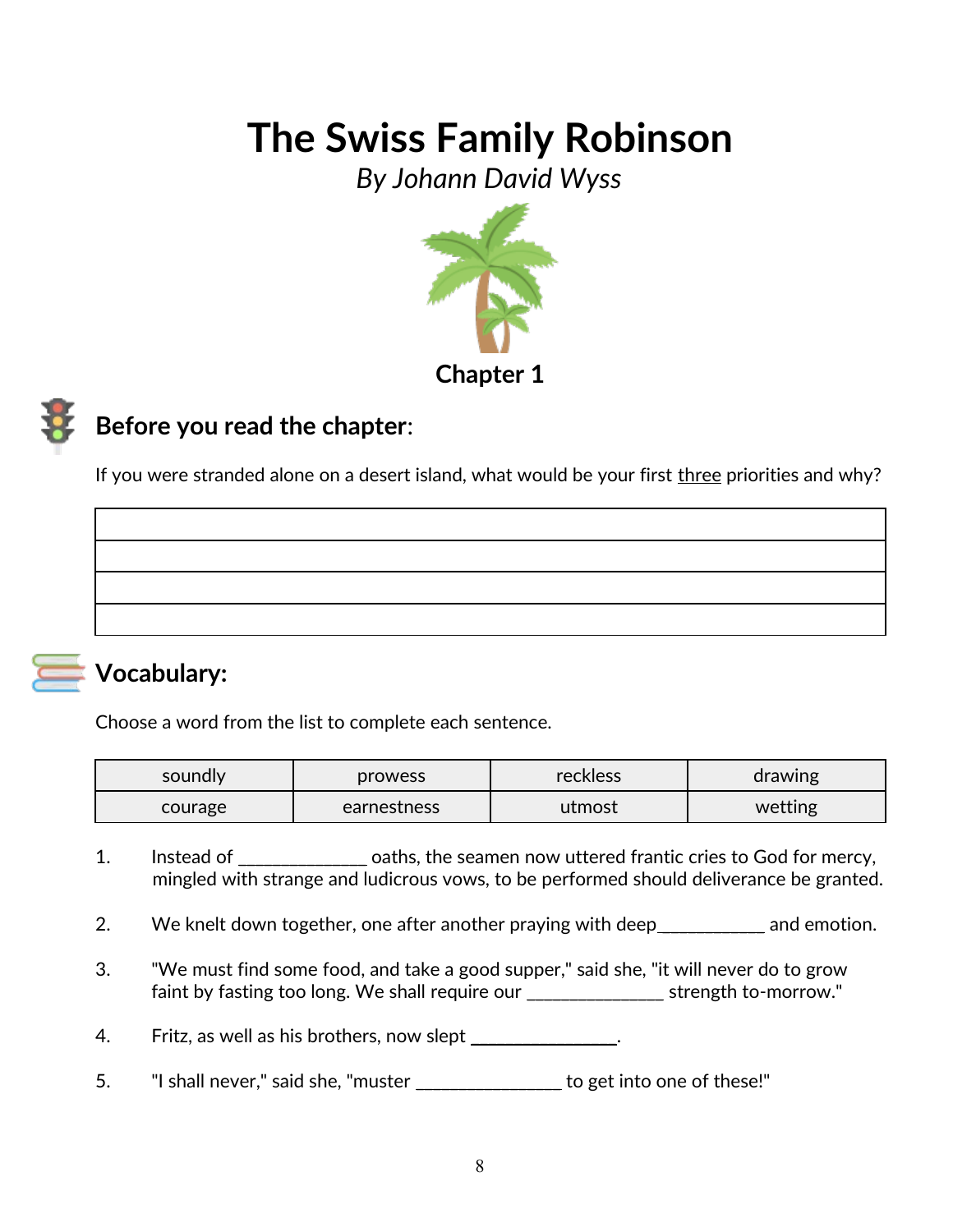- 6. "Oh, look here, father!" cried Jack, \_\_\_\_\_\_\_\_\_\_\_\_ a little spyglass joyfully out of his pocket.
- 7. "As to that," said Ernest, "I found something very good to eat, as well as Jack, only I could not get at them without \_\_\_\_\_\_\_\_\_\_\_\_\_\_\_\_\_ my feet."
- 8. "I am glad to see the results of your \_\_\_\_\_\_\_\_\_\_\_\_, my boy," said I; "but I cannot approve of deceit, even as a joke; stick to the truth in jest and earnest."



1. Describe the **setting** of the story as Chapter One begins.

2. What did the members of the ships crew do when they were scared by the rough waters at the beginning of the chapter?

3. Why did the father tie all of the empty flasks and tin canisters together?

4. When the makeshift raft was initially too heavy for the family to lift, what idea did the father come up with in order to launch the craft?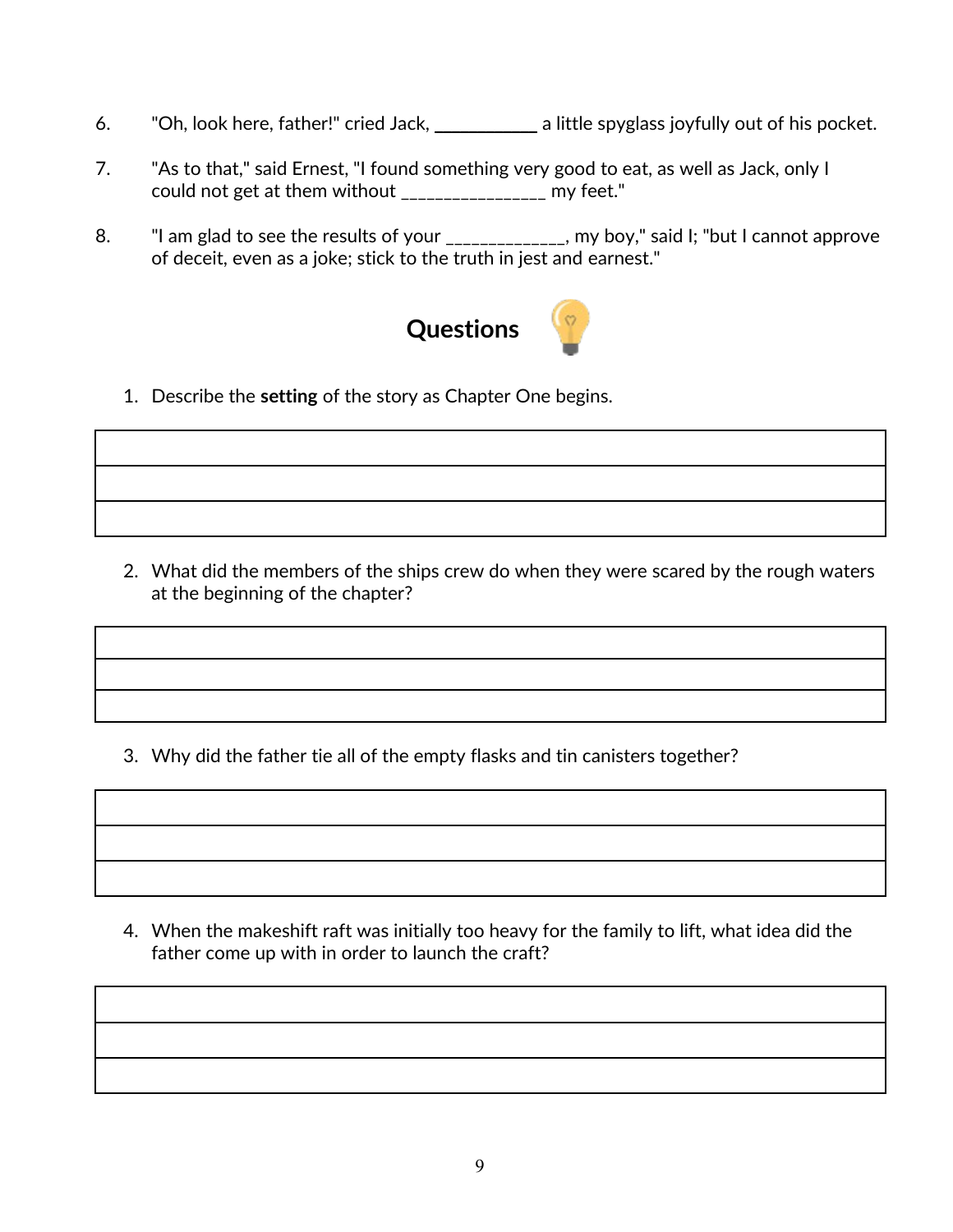5. What are the first names of all four boys in the Robinson family?

6. What did the two dogs do when they saw the family paddling to shore without them?





 $ABC$ 

**A**. There are many writers that enjoy using **alliteration –** a literary device is where the author **r**epeats the same sound at the beginning of several words. Here's an example of an alliteration: "**g**rousing, **g**rouching, **g**rumbling, **g**riping about something or other."

Using your imagination, create your own examples of **alliteration** from the following topics. Each example must contain a minimum of three words.

| The cry of a baby                                        |  |
|----------------------------------------------------------|--|
| The sound of a thunderstorm                              |  |
| The sound of nature (think of<br>an appropriate setting) |  |
| Workers hammering a nail                                 |  |
| A child eating a bag of chips                            |  |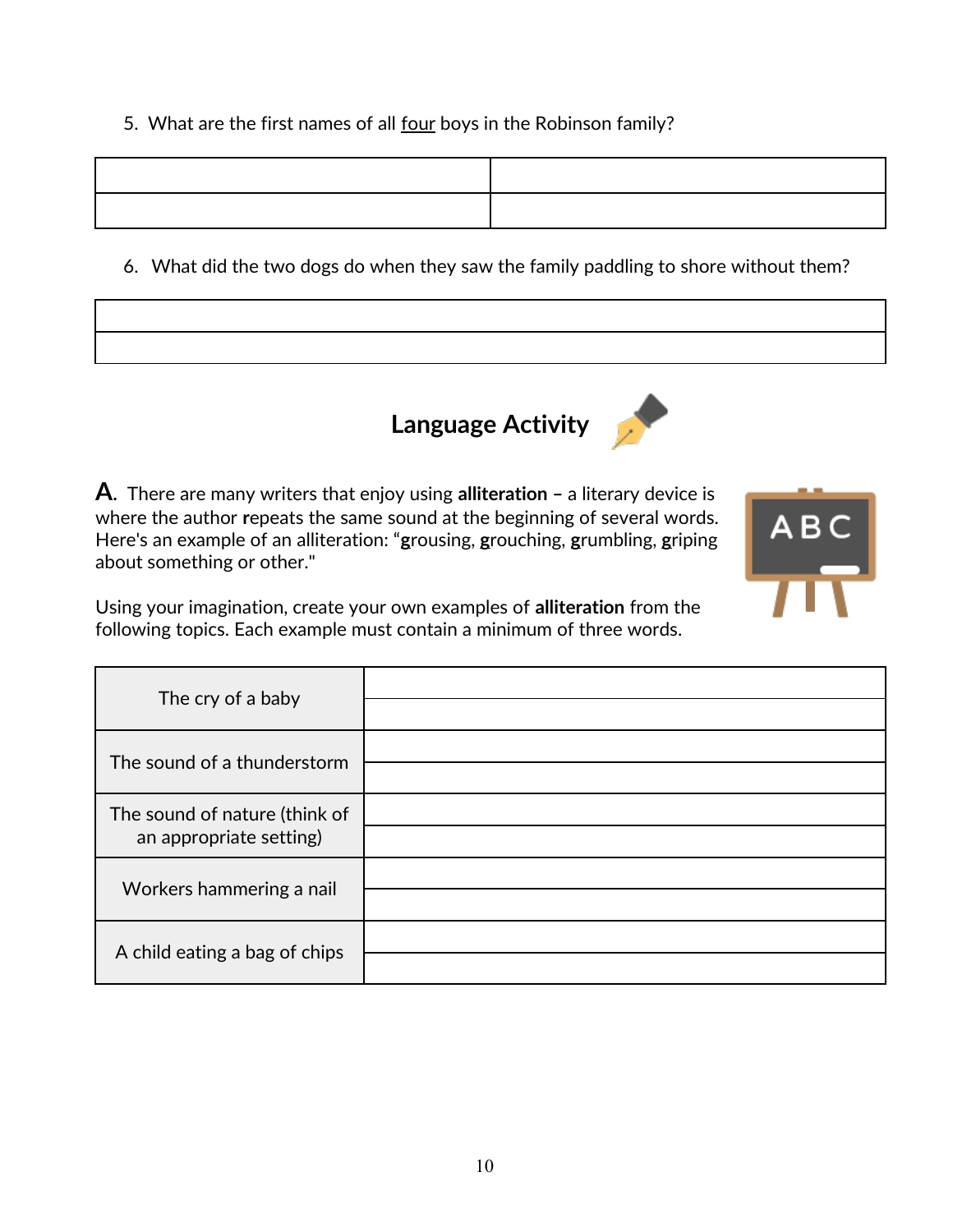**B.** A **simile** is a comparison using the words "like" or "as". Here's an example from Chapter One: *"Every one sprang gladly out of the boat but little Franz, who, lying packed in his tub like a potted shrimp, had to be lifted out by his mother."*



What two things are being compared in this example?



a) A man hitting his thumb with a hammer

b) An airplane taking off on a runway

**C. What Would You Bring?**

If you were stranded on a desert island, and you could only bring ten items along in your backpack or suitcase, what would you bring?



| 1.  |
|-----|
| 2.  |
| 3.  |
| 14. |
| 5.  |
| 6.  |
| 17. |
| 88. |
| 9.  |
| 10. |